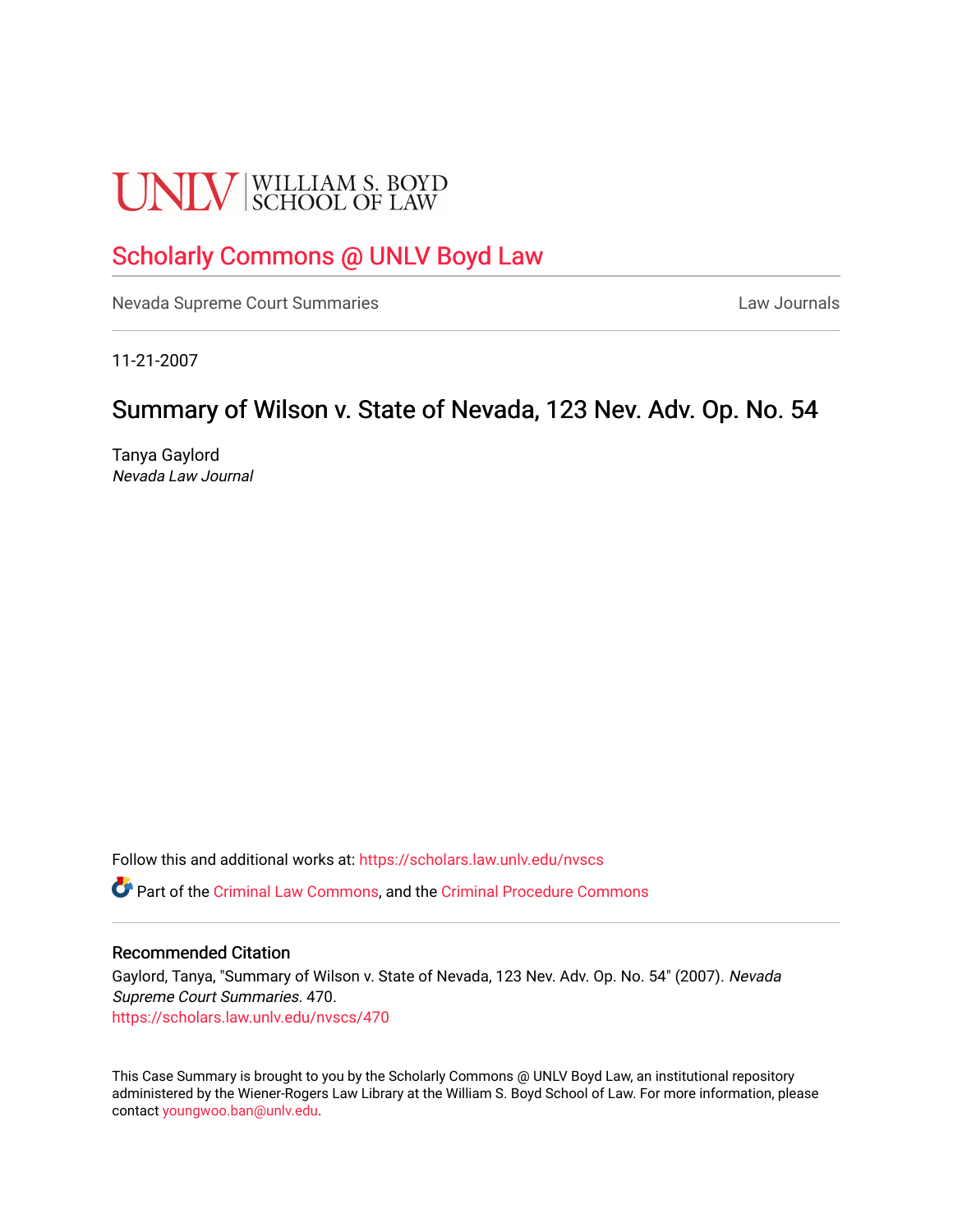### *Wilson v. State of Nevada***, 123 Nev. Adv. Op. No. 54 (Nov. 21, 2007)[1](#page-1-0)**

#### **CRIMINAL LAW – DOUBLE JEOPARDY**

#### **Summary**

Appeal from an amended judgment of conviction following a remand post direct appeal.

#### **Disposition/Outcome**

 Vacated the amended judgment and remanded to the district court with instructions to reinstate the portions of the original sentence affirmed on direct appeal. The double jeopardy protections prohibit increasing a defendant's sentence after a partially vacated conviction on appeal.

#### **Factual and Procedural History**

Wiley Gene Wilson was convicted of four counts of using a minor in the production of pornography and four counts of possession of a visual representation depicting sexual conduct of a person under 16 years of age. He was sentenced to 4 terms of 24 to 72 months on the possession charges to run concurrently with 4 consecutive terms of 10 years to life on the production charges. On direct appeal, the Nevada Supreme Court reversed three of the four production charges and remanded the case for resentencing.<sup>[2](#page-1-1)</sup> The district court then resentenced Wilson but modified the sentences in two ways: (1) by increasing the minimum sentence for each possession from 24 months to the statutory maximum of 28 months; and (2) by ruling that Wilson's possession sentences should run consecutively, instead of concurrently, with his sentence on the one remaining production count. Wilson appealed.

#### **Discussion**

 On appeal, the Nevada Supreme Court considered whether the district court violated Wilson's right against double jeopardy by increasing Wilson's original sentences on the counts affirmed on direct appeal and concluded that his right against double jeopardy was violated.

#### **Double Jeopardy**

 The Nevada Constitution mandates that "[n]o person shall be subject to be twice put in jeopardy for the same offense."<sup>[3](#page-1-2)</sup> Wilson based his appeal on the Nevada Supreme Court's interpretation of the federal Double Jeopardy Clause in *Dolby v. State* where the Court held that "[w]hen a court is forced to vacate an unlawful sentence on one count, the court may not increase

 $\overline{a}$ 

<span id="page-1-0"></span><sup>&</sup>lt;sup>1</sup> By Tanya Gaylord.

<span id="page-1-1"></span><sup>&</sup>lt;sup>2</sup> Wilson v. State, 121 Nev. 345, 358, 114 P.3d 285, 294 (2005).

<span id="page-1-2"></span> $3$  NEV. CONST. art. 1, § 8(1). *Cf.* U.S. CONST. amend. V (no person "shall ... be subject for the same offense to be twice put in jeopardy of life or limb").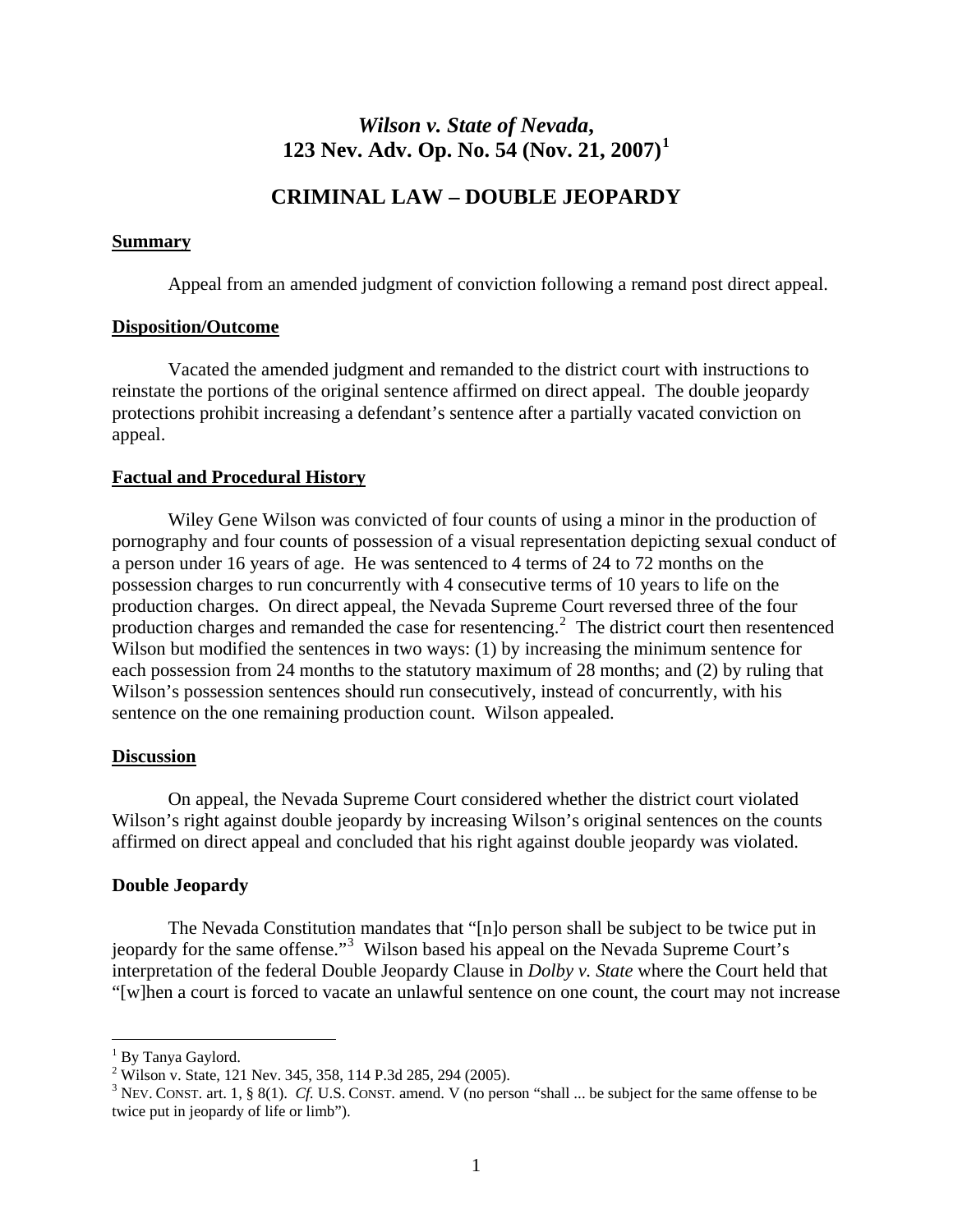a lawful sentence on a separate count."<sup>[4](#page-2-0)</sup> The State argued that the Nevada Supreme Court should reconsider its core holding in *Dolby* because, as a result of the United States Supreme Court double jeopardy holdings<sup>[5](#page-2-1)</sup> in the last half century, *Dolby* is no longer a good law. The Nevada Supreme Court refused to accept the State's argument and affirmed its commitment to strong double jeopardy protections articulated in *Dolby*.

#### **Rejection of** *United States v. DiFrancesco* **and "sentencing package doctrine"**

The United States Supreme Court first considered the application of the double jeopardy protection to sentencing in its 1874 landmark decision in *Ex Parte Lange*.<sup>[6](#page-2-2)</sup> In *Lange*, the defendant was convicted of stealing mail bags, a crime punishable by either a fine or a prison term. The defendant, however, was both fined and sentenced to prison. The Supreme Court reversed holding that once Lange suffered one of the punishments allowed under the statute, "the power of the court to punish further was gone."

In *United States v. Benz*, the Supreme Court extended *Lange* to constitutionally prohibit increasing a sentence after the defendant had begun to serve it.<sup>[8](#page-2-4)</sup> However, between 1947 and 1[9](#page-2-5)80, the Supreme Court gradually retreated from this prohibition.<sup>9</sup> In *United States v*. *DiFrancesco*, the United States Supreme Court completely abandoned the *Lange*-*Benz* rationale and held that the Double Jeopardy Clause prohibits resentencing only when defendants have developed a legitimate expectation of finality in their original sentences.<sup>[10](#page-2-6)</sup>

Following *DiFrancesco*, the majority of federal courts have held that defendants waive any expectation of finality in their original sentences when they exercise their right to an appeal.[11](#page-2-7) In effect, when defendants challenge one of several interdependent sentences (or underlying convictions), they have challenged the entire sentence.<sup>[12](#page-2-8)</sup> Accordingly, federal courts now generally recognize that when a defendant has successfully appealed part of a conviction, "the Double Jeopardy Clause does not preclude increasing the sentence on the remaining offense to effectuate the sentencing judge's original intent, even though the defendant has already begun serving the sentence."<sup>[13](#page-2-9)</sup>

 $\overline{a}$ 

<sup>4</sup> Dolby v. State, 106 Nev. 63, 65 (1990).

<span id="page-2-1"></span><span id="page-2-0"></span><sup>5</sup>  *See* Pennsylvania v. Goldhammer, 474 U.S. 28, 30 (1985); United States v. DiFrancesco, 449 U.S. 117, 138-39 (1980).

<sup>6</sup> 85 U.S. 163 (1874).

<span id="page-2-3"></span><span id="page-2-2"></span> $^{7}$  *Id.* at 176.

<span id="page-2-4"></span> <sup>282</sup> U.S. 304, 307-08 (1931).

<span id="page-2-5"></span><sup>9</sup> *See* DiFrancesco, 449 U.S. 117; North Carolina v. Pearce, 395 U.S. 711, 721 (1969); Bozza v. United States, 330 U.S. 160, 166-67 (1947) (no double jeopardy where trial court resentenced defendant to more severe punishment where initial sentence was less than the statutory minimum).

<sup>&</sup>lt;sup>10</sup> 449 U.S. at 135.

<span id="page-2-7"></span><span id="page-2-6"></span><sup>11</sup> United States v. Bello, 767 F.2d 1065, 1070 (4th Cir. 1985); *see also* U.S. v. Bentley, 850 F.2d 327, 329 (7th Cir. 1988); U.S. v. Shue, 825 F.2d 1111, 1115 (7th Cir. 1987); United States v. Crawford, 769 F.2d 253, 257 (5th Cir. 1985); McClain v. United States, 676 F.2d 915, 918 (2d Cir. 1982); United States v. Busic, 639 F.2d 940, 950 (3d Cir. 1981).<br><sup>12</sup> *See Busic*, 639 F.2d at 947 n. 10.

<span id="page-2-8"></span>

<span id="page-2-9"></span><sup>12</sup> *See Busic*, 639 F.2d at 947 n. 10. 13 *Bello*, 767 F.2d at 1070; *see also Bentley*, 850 F.2d at 329; *Crawford*, 769 F.2d at 257; *McClain*, 676 F.2d at 918; *Busic*, 639 F.2d at 950.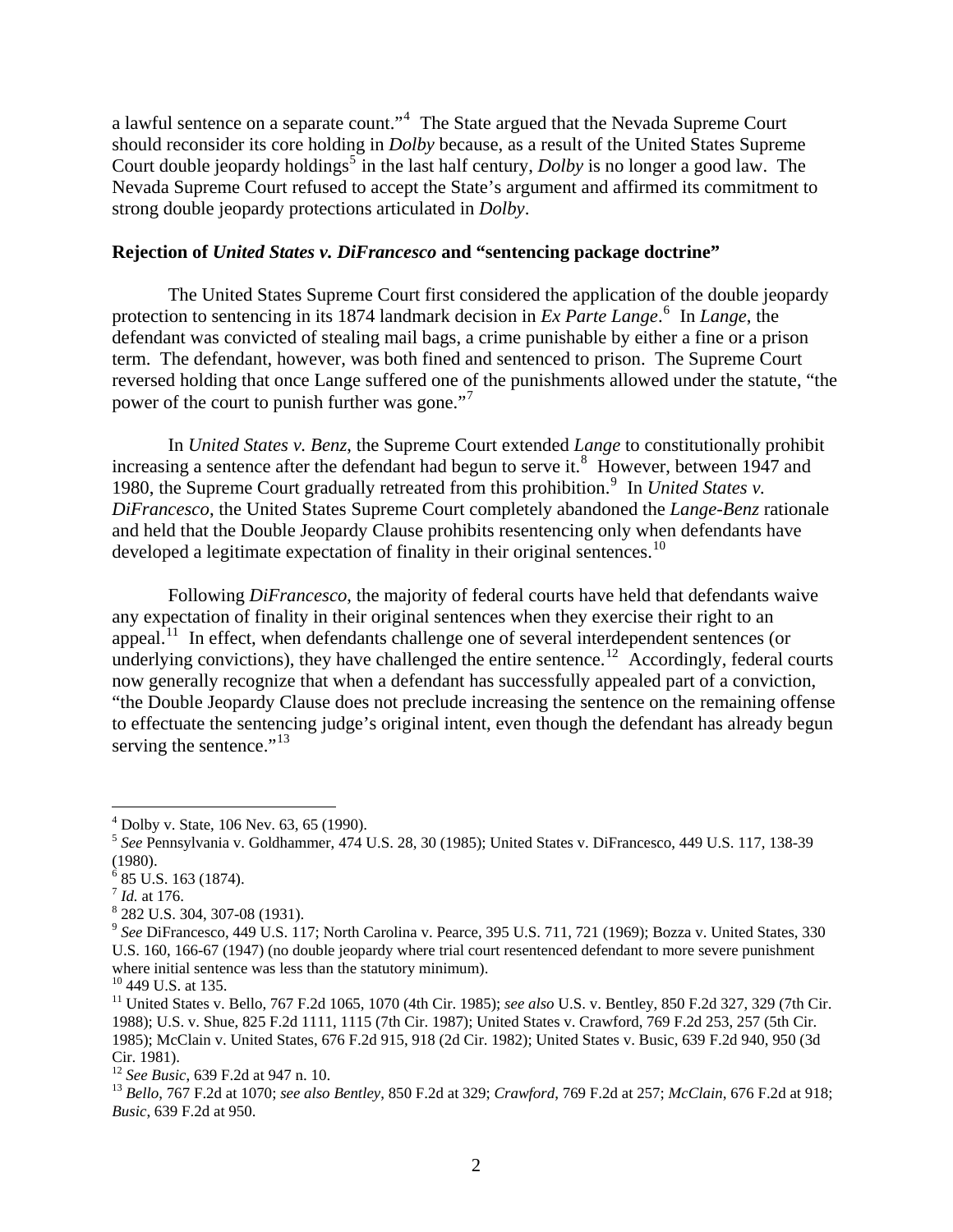In addition, federal courts have developed the "concept of a sentencing package."<sup>[14](#page-3-0)</sup> Under the sentencing "package" doctrine, courts treat the penalties imposed on multiple counts as individual components of a single, comprehensive sentencing plan.<sup>[15](#page-3-1)</sup> Accordingly, federal courts can let composite sentences in multicount convictions stand or fall in the aggregate and have the authority to revise even unchallenged portions of a sentencing "package" without violating the double jeopardy protection.<sup>[16](#page-3-2)</sup>

#### **Nevada double jeopardy jurisprudence**

 While recognizing the contradicting developments in the federal double jeopardy jurisprudence and the sentencing law, the Nevada Supreme Court reaffirmed its commitment to the traditional rule articulated in *Dolby*: "When a court is forced to vacate an unlawful sentence on one count, the court may not increase a lawful sentence on a separate count."<sup>[17](#page-3-3)</sup> The defendant in *Dolby* was convicted of the attempted murder of an elderly man and sentence to ten years in prison. Additionally, the district court imposed a ten-year enhancement based on the age of the victim, leading to a total sentence of 20 years. After the sentencing hearing, Dolby brought a motion to vacate the enhanced penalty. The district court vacated the enhanced penalty, but resented Dolby to 20 years on the primary offense of attempted murder. On app eal, Dolby argued that the district court violated his double jeopardy protection by increasing his original sentence. The Nevada Supreme Court agreed.

#### **Application of** *Dolby* **to Wilson's resentencing**

The Nevada Supreme Court disagreed with the State's argument that *Dolby* is no longer good law for three reasons. First, the Court noted that *Dolby* was an implicit rejection of the United States Supreme Court holding in *DiFrancesco* because *Dolby* was decided a decade after *DiFrancesco* and by citing cases purportedly overruled by *DiFrancesco*, *Dolby* deliberately sought to reserve the double jeopardy protections. Second, the Nevada Supreme Court stated that states are free to provide additional constitutional protections beyond the ones provided by the United States Constitution and that its decision to adhere to *Dolby* is consistent with Nevada's past practice of affording more citizen protections under the Nevada Constitution than those under the federal Constitution.<sup>[18](#page-3-4)</sup> Third, the Nevada Supreme Court noted that the State failed to offer sound reasons for depleting the increased constitutional protections in Nevada by failing to argue, for example, that the "practical realities" of the sentencing in Nevada have reached the complexity of the federal sentencing law or by failing to invoke the sentencing "package" doctrine.

 $\overline{a}$ 

<span id="page-3-0"></span><sup>&</sup>lt;sup>14</sup> U.S. v. Handa, 122 F.3d 690, 692 (9th Cir. 1997).<br><sup>15</sup> See State v. Saxon, 846 N.E.2d 824, 827 (Ohio 2006).

<span id="page-3-2"></span><span id="page-3-1"></span><sup>&</sup>lt;sup>16</sup> The courts have acknowledged two limitations on their power to resentence. First, the increased sentences must fall within the statutory limitations. *Shue*, 825 F.2d at 1115. Second, because a defendant has a legitimate expectation that, after appeal, he will not be subject to "a greater sentence than that previously imposed as punishment for appealing his conviction," a district court may not resentence a defendant to a greater aggregate sentence after a successful appeal. *Id.* <sup>17</sup> 106 Nev. at 65; 787 P.2d at 389.

<span id="page-3-4"></span><span id="page-3-3"></span><sup>&</sup>lt;sup>18</sup> California v. Ramos, 463 U.S. 992, 1014 (1983) ("States are free to provide greater protections in their criminal justice system than the Federal Constitution requires."). *See* Miranda v. State, 114 Nev. 385, 387, 956 P.2d 1377, 1378 (1998); Ennis v. State, 122 Nev. 694, 704, 137 P.3d 1095, 1102 (2006).